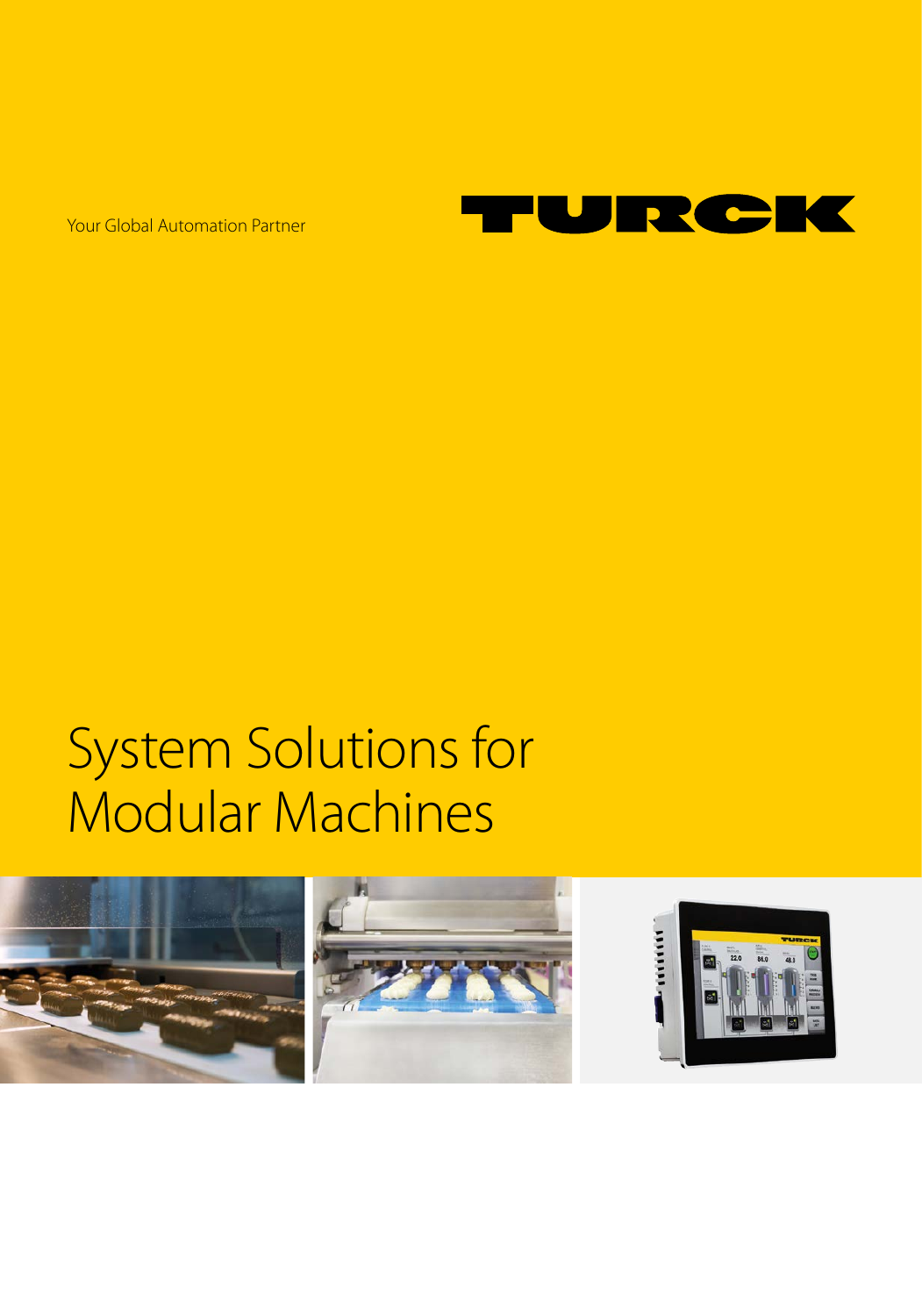

# System Solutions for Modular Machines

## Reduced time to market

Current demands including easy order processes, requirements for drastically reduced delivery times, flexibility and enormous pricing pressure can be best facilitated by modular, flexible machine and process structures.

## Reduced machine costs

Reducing the costs of building a machine is not only a case of chosing the right components. Ease of integration is the key to success. Building the machine without a cabinet saves time, money and reduces the machine's footprint. Standardizing your machine's automation by using smart components reduces documentation, variety of equipment required, sources of errors, etc. Standardisation enables increased modular reusability and more efficient engineering.





**Flexible use in Ethernet networks** Thanks to the Turck multiprotocol Ethernet technology, the I/O modules can be used in the three Ethernet protocols, PROFINET, EtherNet/IP™ and Modbus TCP. The modules detect the bus protocol used automatically during the startup phase without any interaction by the user.

|                                                    | mean: Tolpiusm.de W 1146<br>192.168.1.38 |                          |
|----------------------------------------------------|------------------------------------------|--------------------------|
|                                                    |                                          | e.                       |
| <b>FEN20-4DIP-4DXP</b><br><b>Embedded Website</b>  |                                          |                          |
|                                                    |                                          |                          |
| Penamier                                           | <b>Daged</b>                             |                          |
| Main Menu in                                       |                                          |                          |
| <- Back                                            | <b>Hain Hans</b>                         | Forward ->               |
| <b>Station Information</b>                         |                                          |                          |
| <b>Station Disposation</b>                         |                                          | 3                        |
| Event Log                                          |                                          | 3                        |
| <b>Ethernet Statistics</b>                         |                                          | x                        |
|                                                    |                                          | э                        |
| <b>Ethernet/IP Memory Hap</b><br>Hodina Hemary Hay |                                          | 5                        |
|                                                    |                                          | $\overline{\phantom{a}}$ |
| Lisha                                              |                                          |                          |
|                                                    |                                          |                          |

#### **Support through web server**

Integrated web servers in the modules simplify commissioning and diagnostics. The user thus sees relevant data such as module type, firmware, IP address or PROFINET name at a glance. Diagnostic information is shown on the web server clearly in plain text.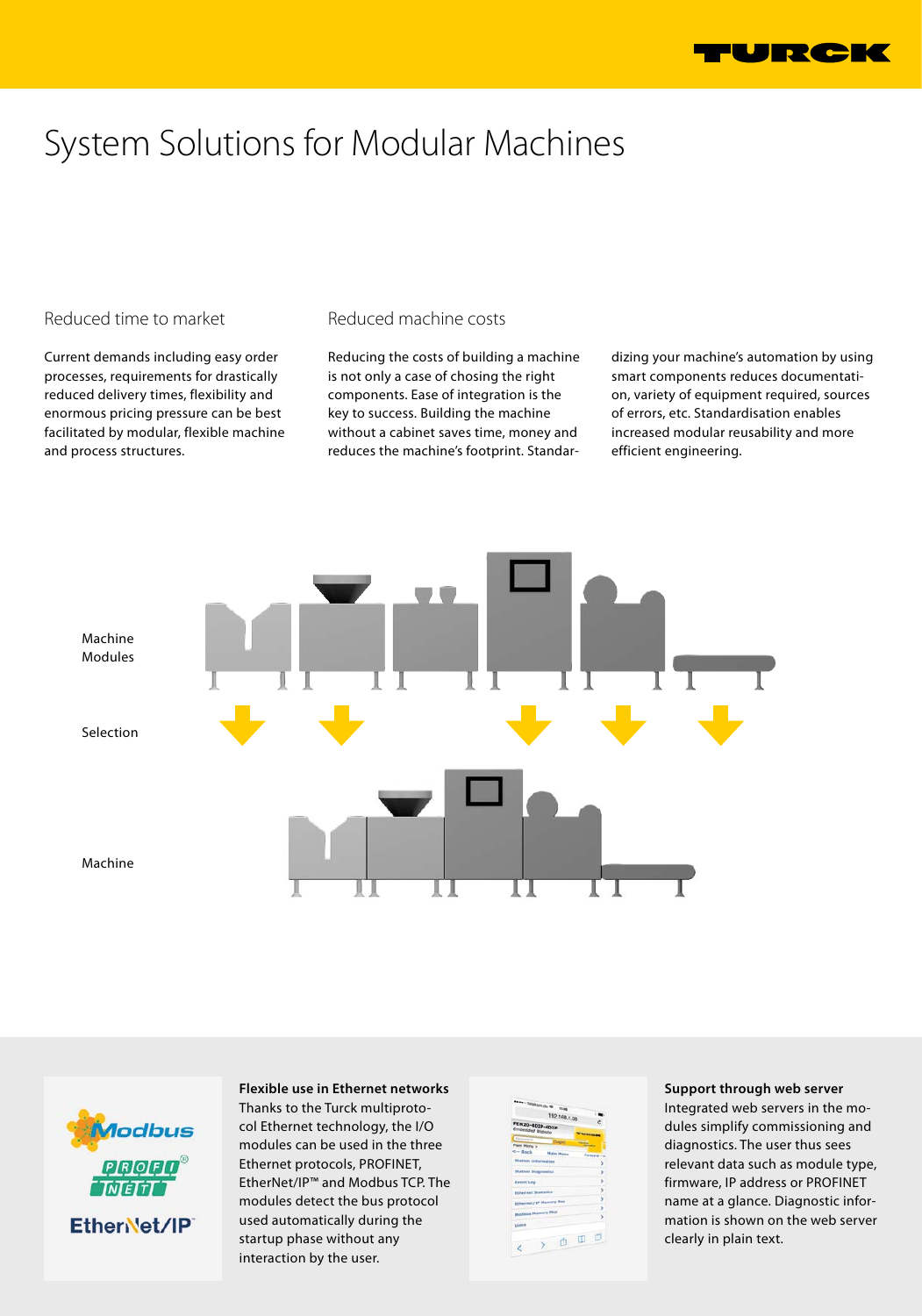

# Your benefits at a glance

- One cabling and future compatiblity by using Ethernet components
- Lowest component variety thanks to 3 Ethernet networks in one hardware
- Excellent modular automation equipment fits your modular machine design
- Consequently reduced setup time thanks to autodetect functions
- Integrated Safety functions ensure worldwide conform machinery
- Intelligent decentral logic garantees the functionality of each machine module and reduces both busload and downtime
- Modularity from your machine design up to I/O-level means excellence in engineering and costs.





#### **Simple networking**

The function of the global network variables integrated in CODESYS enables the simple interconnection of several I/O stations. This makes it possible to connect different systems quickly and simply. Standard transmission protocols enable bidirectional data exchange.



#### **Fast programming**

In order to ensure the rapid integration in CODESYS, Turck provides target support packages as drivers for the target system. The I/O modules can thus be simply added to the configuration using drag and drop. Diagnostics and commissioning functions, as well as function blocks also support the user.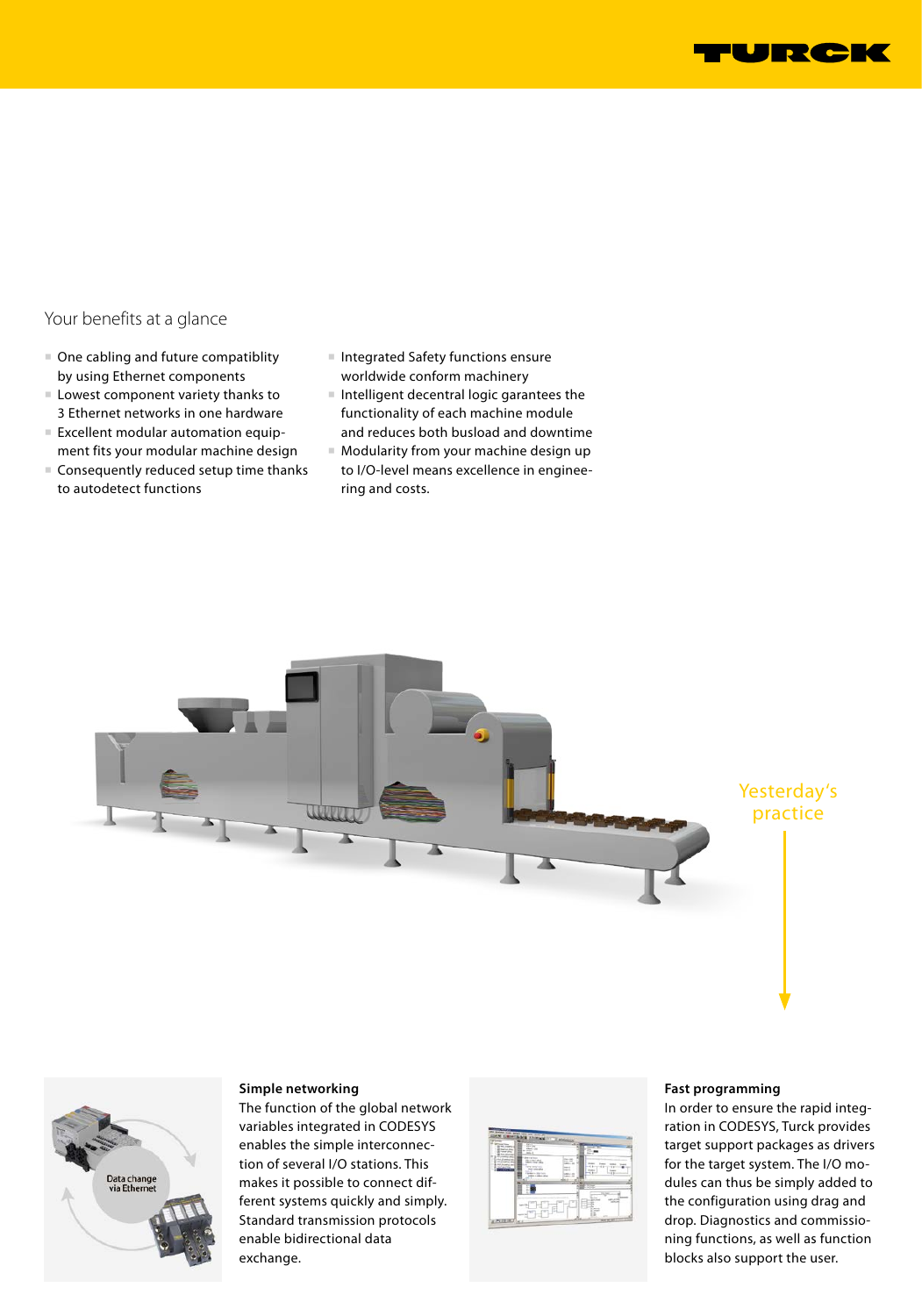





#### **Remote signal processing**

The PG gateways of the BL20 and BL67 systems can be programmed with CODESYS and are thus implemented as remote control units. Possible applications include for example the stand-alone control of an application or the remote pre-processing of signals.



#### **Robust modules**

The fully potted module electronics and the compliance with IP rating IP65/IP67/IP69K make the block I/O modules extremely robust to withstand the harshest ambient conditions. Many I/O modules also come with an extended temperature range from -40…+70 °C which extends their application range.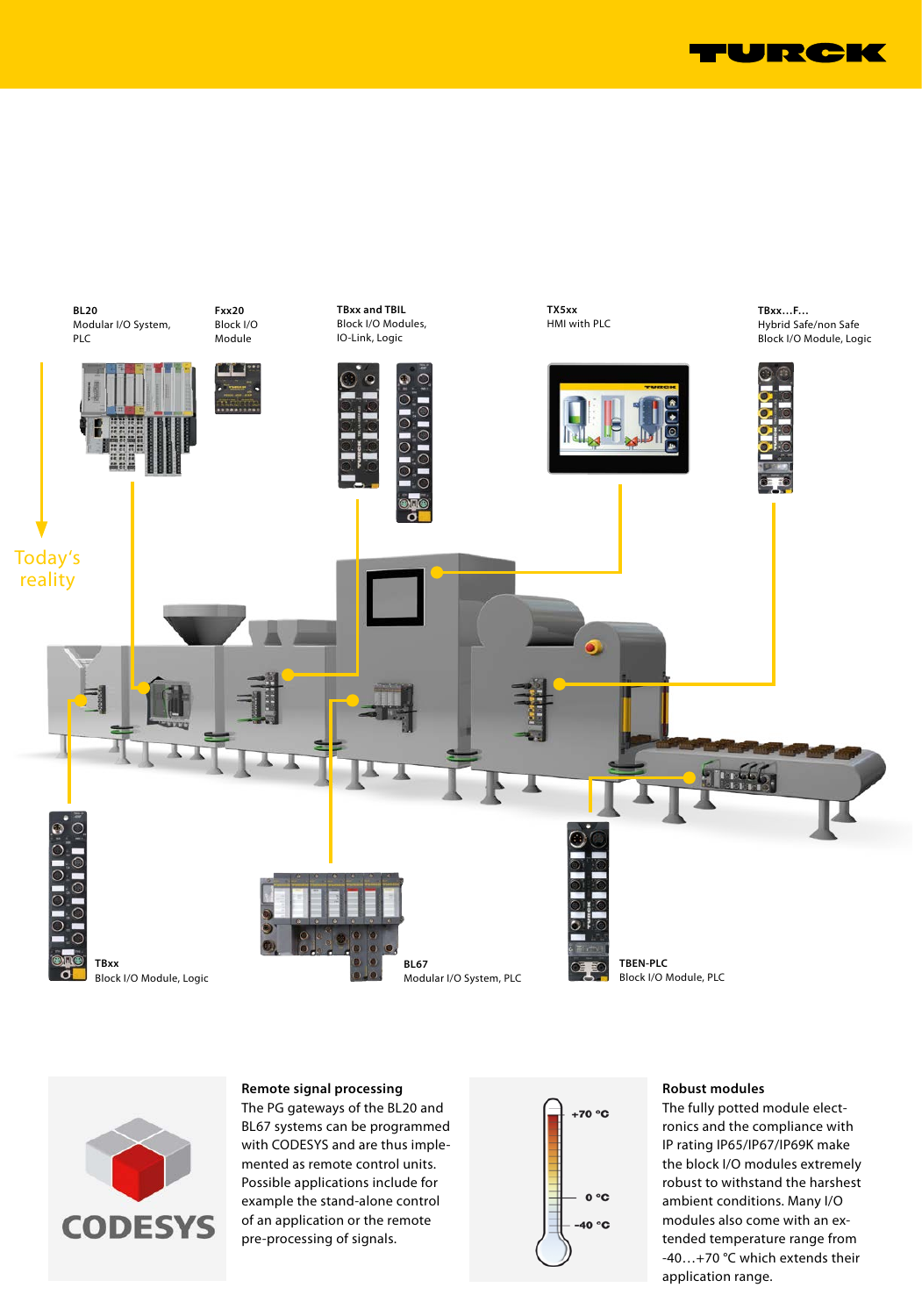

# Products for Modular Machine Concepts





# Field Logic Controller ARGEE

Turck's FLC technology brings logic to the field level. The web-based programming environment ARGEE expands Turck's block I/O modules with multiprotocol Ethernet platform with logic functionalities. Thus, an I/O module installed in the field becomes

a field logic controller (FLC). The programming and configuration is possible without any software installation thanks to the web-based programming environment – even with mobile devices.